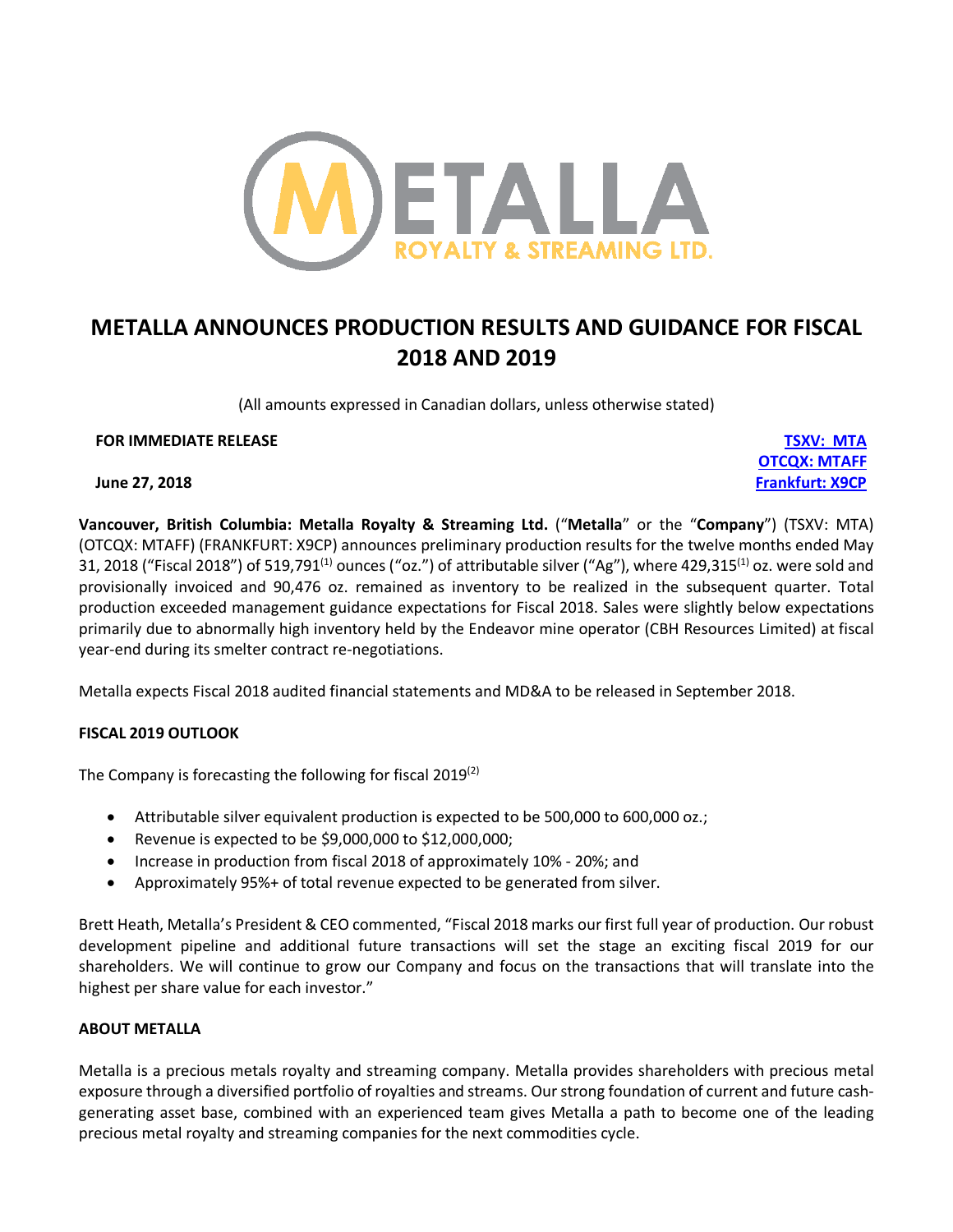For further information, please visit our website at www.metallaroyalty.com

#### **Contact Information**

Metalla Royalty & Streaming Ltd. Brett Heath, President & CEO Phone: 604-696-0741 Email: info@metallaroyalty.com Website: www.metallaroyalty.com

*NEITHER THE TSX VENTURE EXCHANGE ("TSX-V") NOR ITS REGULATION SERVICES PROVIDER (AS THAT TERM IS DEFINED IN THE POLICIES OF THE TSX-V) ACCEPTS RESPONSIBILITY FOR THE ADEQUACY OR ACCURACY OF THIS RELEASE.*

*(1) Includes attributable silver oz. from the Endeavor silver stream that were shipped and provisionally invoiced during June and July 2017, where the Company is entitled to the associated trade receivable amounts on closing of the acquisition.*

*(2) Metalla's fiscal 2019 year starts June 1, 2018 and ends May 31, 2019. The forecast provided herein assumes a gold price of US\$1,300 per ounce, a silver price of US\$16.50 per ounce and a USD to CAD exchange rate of 1.25. Metalla has included certain performance measures in this press release that do not have any standardized meaning prescribed by International Financial Reporting Standards ("IFRS"). The Company's royalty revenue is converted to an attributable silver equivalent ounce basis by dividing the royalty revenue for a period by the average gold price based on the LBMA Gold Price PM Fix per ounce for the same respective period. These attributable silver equivalent ounces when combined with the silver ounces sold from the Company's silver streams equal total attributable silver equivalent ounces sold and may be subject to change. The presentation of this non-IFRS measure is intended to provide additional information and should not be considered in isolation or as a substitute for measures of performance prepared in accordance with IFRS. Other companies may calculate these non-IFRS measures differently. The forecasts herein and relating to the Endeavor mine is based on information prepared and disclosed by CBH Resources*  Limited ("CBH") and their parent company TOHO Zinc and can be found at http://www.toho-zinc.co.jp/. The information and data is available in the public domain as at the date hereof, and none of this information has been independently verified by the Company or is *supported by a technical report prepared in accordance with National Instrument 43-101 Standards of Disclosure for Mineral Projects. As a result, the Company cautions readers that there is no certainty that the projected silver production will be realized. The Company is dependent on, (i) CBH and their qualified persons to provide information to the Company, or (ii) on publicly available information to prepare disclosure pertaining to the Endeavor mine and generally has limited or no ability to independently verify such information. Although the Company does not have any knowledge that such information may not be accurate, there can be no assurance that such third party information is complete or accurate. This news release also contains future-oriented financial information and financial outlook information (collectively, "FOFI") about the projected silver production from the Company's silver stream on the Endeavor mine which are subject to the same assumptions, risk factors, limitations and qualifications as set forth in the below paragraphs. FOFI contained in this news release was made as of the date of this news release and was provided for the purpose of providing further information about Metalla's anticipated future business operations. Metalla disclaims any intention or obligation to update or revise any FOFI contained in this press release, whether as a result of new information, future events or otherwise, unless required pursuant to applicable law. FOFI contained in this news release should not be used for purposes other than for which it is disclosed herein. Such future-oriented production information is provided for the purpose of providing information about management's current expectations and plans relating to the future. Readers are cautioned that such outlook or information should not be used for purposes other than for which it is disclosed in this news release.*

#### *Cautionary Note Regarding Forward-Looking Statements*

*This press release contains "forward-looking information" and "forward-looking statements" within the meaning of applicable Canadian and*  U.S. securities legislation. The forward-looking statements herein are made as of the date of this press release only, and the Company does *not assume any obligation to update or revise them to reflect new information, estimates or opinions, future events or results or otherwise, except as required by applicable law.*

*Often, but not always, forward-looking statements can be identified by the use of words such as "plans", "expects", "is expected", "budgets", "scheduled", "estimates", "forecasts", "predicts", "projects", "intends", "targets", "aims", "anticipates" or "believes" or variations (including negative variations) of such words and phrases or may be identified by statements to the effect that certain actions "may", "could", "should", "would", "might" or "will" be taken, occur or be achieved. Forward-looking information in this press release includes, but is not limited to, statements with respect to future events or future performance of Metalla, the Company's financial guidance and outlook,, disclosure regarding the precious metal purchase agreements and royalty payments to be paid to Metalla by property owners or operators of mining projects pursuant to net smelter returns and other royalty agreements of Metalla, continued ramp-up at the Endeavor Mine, management's expectations regarding Metalla's growth, results of operations, estimated future revenues, carrying value of assets, future dividends, and requirements for additional capital, production estimates, production costs and revenue, future demand for and prices of commodities,*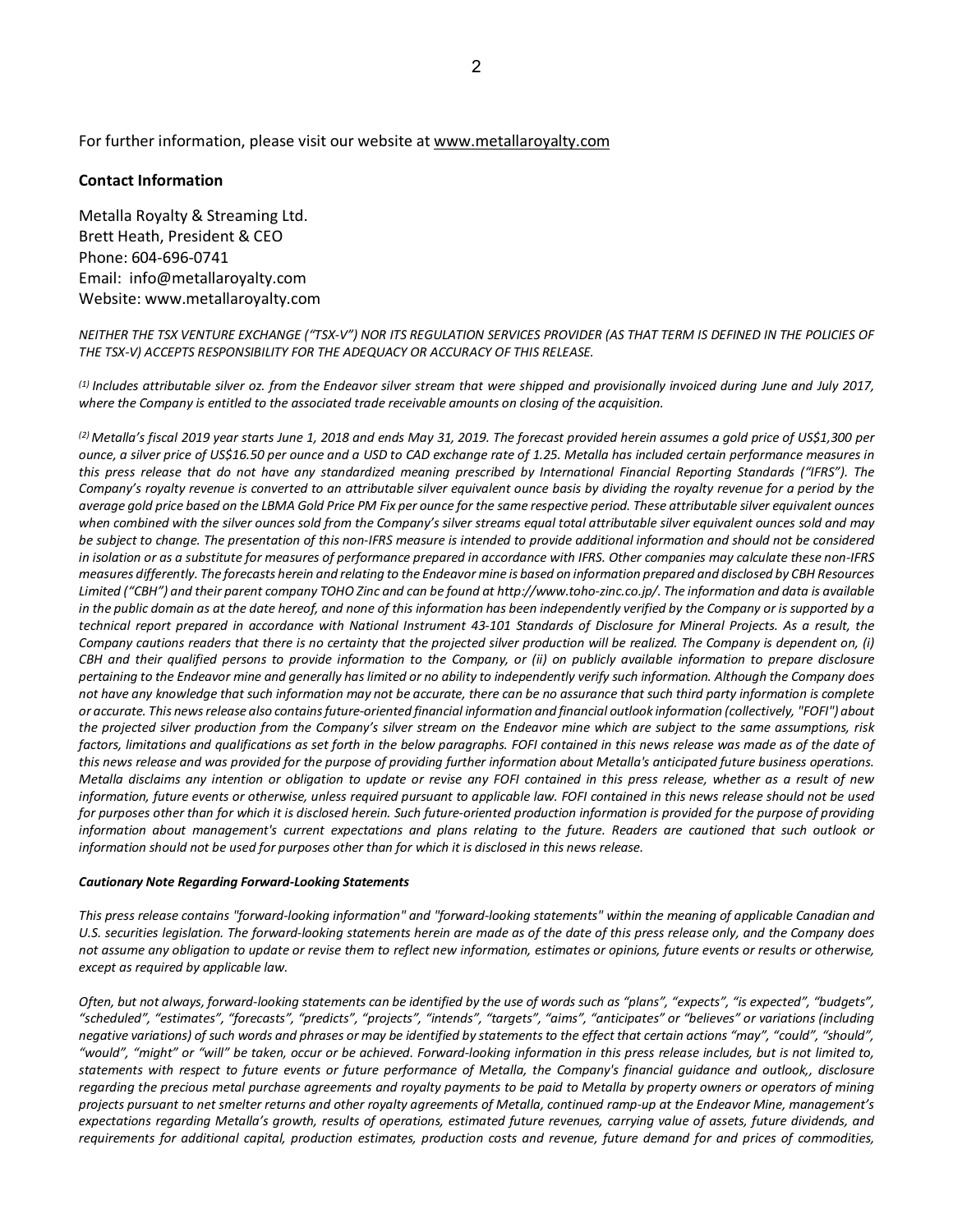*expected mining sequences, business prospects and opportunities. Such forward-looking statements reflect management's current beliefs and are based on information currently available to management.* 

*Forward-looking statements involve known and unknown risks, uncertainties and other factors, which may cause the actual results, performance or achievements of the Company to be materially different from any future results, performance, or achievements expressed or implied by the forward-looking statements. The forward-looking statements contained in this press release are based on reasonable*  assumptions that have been made by management as at the date of such information and is subject to unknown risks, uncertainties and other *factors that may cause the actual actions, events or results to be materially different from those expressed or implied by such forward-looking information, including, without limitation: the impact of general business and economic conditions; the ongoing operation of the properties in which the Company holds a royalty, stream, or other production-based interest by the owners or operators of such properties in a manner consistent with past practice; absence of control over mining operations; the accuracy of public statements and disclosures made by the owners or operators of such underlying properties; no material adverse change in the market price of the commodities that underlie the asset portfolio; and other risks and uncertainties disclosed under the heading "Risk Factors" in the Management's Discussion and Analysis of the Company dated September 28, 2017 filed with the Canadian securities regulatory authorities on the SEDAR website at www.sedar.com.*